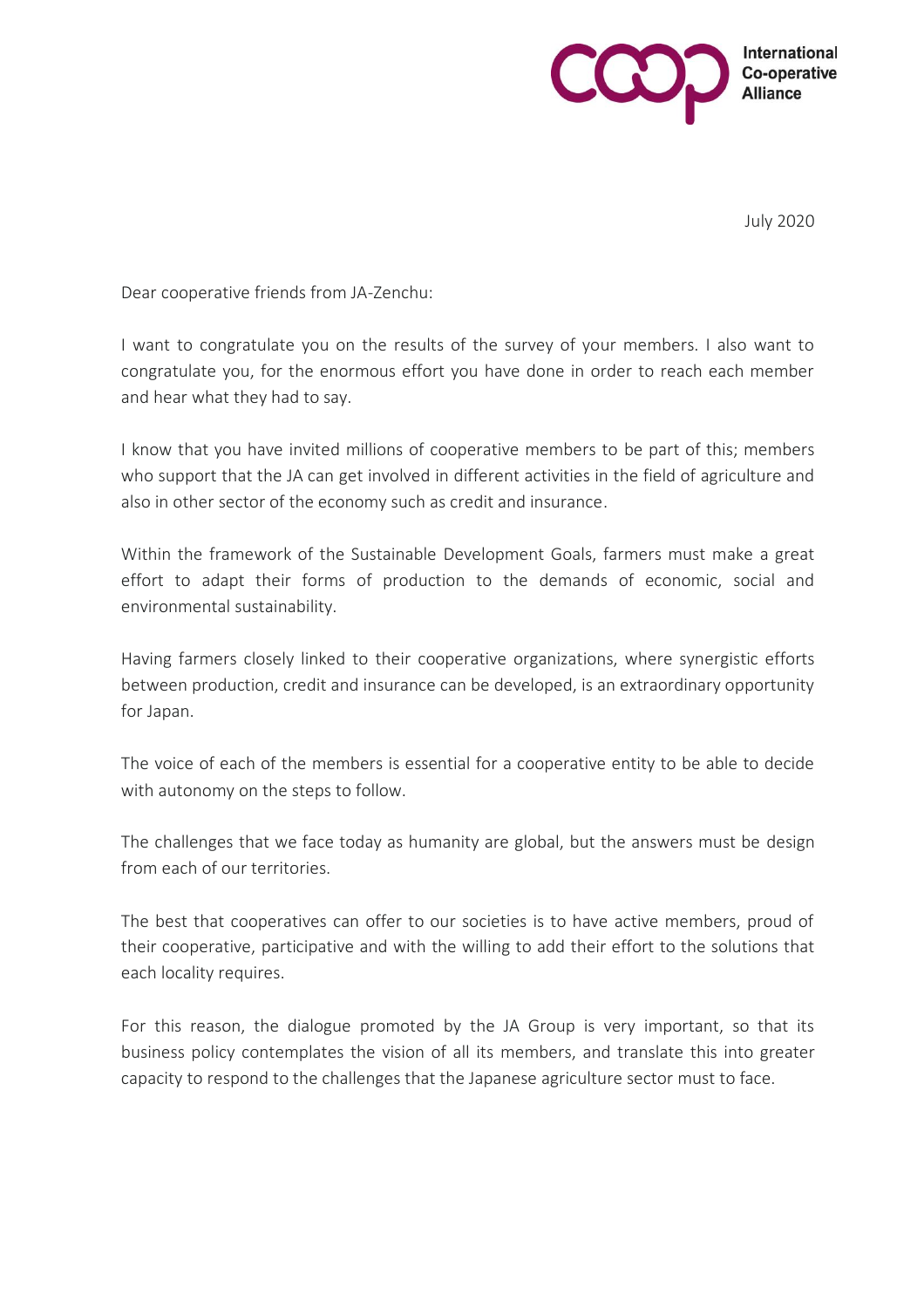

This self-reform initiative that the JA Group started five years ago, today has the support of 3.9 million members, expressed in this magnificent survey that you have available today to continue working for the benefit of local communities.

I hope that this tool can help you to continue growing and developing the cooperative system among farmers, as you have been doing for so many years.

I send you a strong cooperative hug from a distance.

Ariel Guarco President